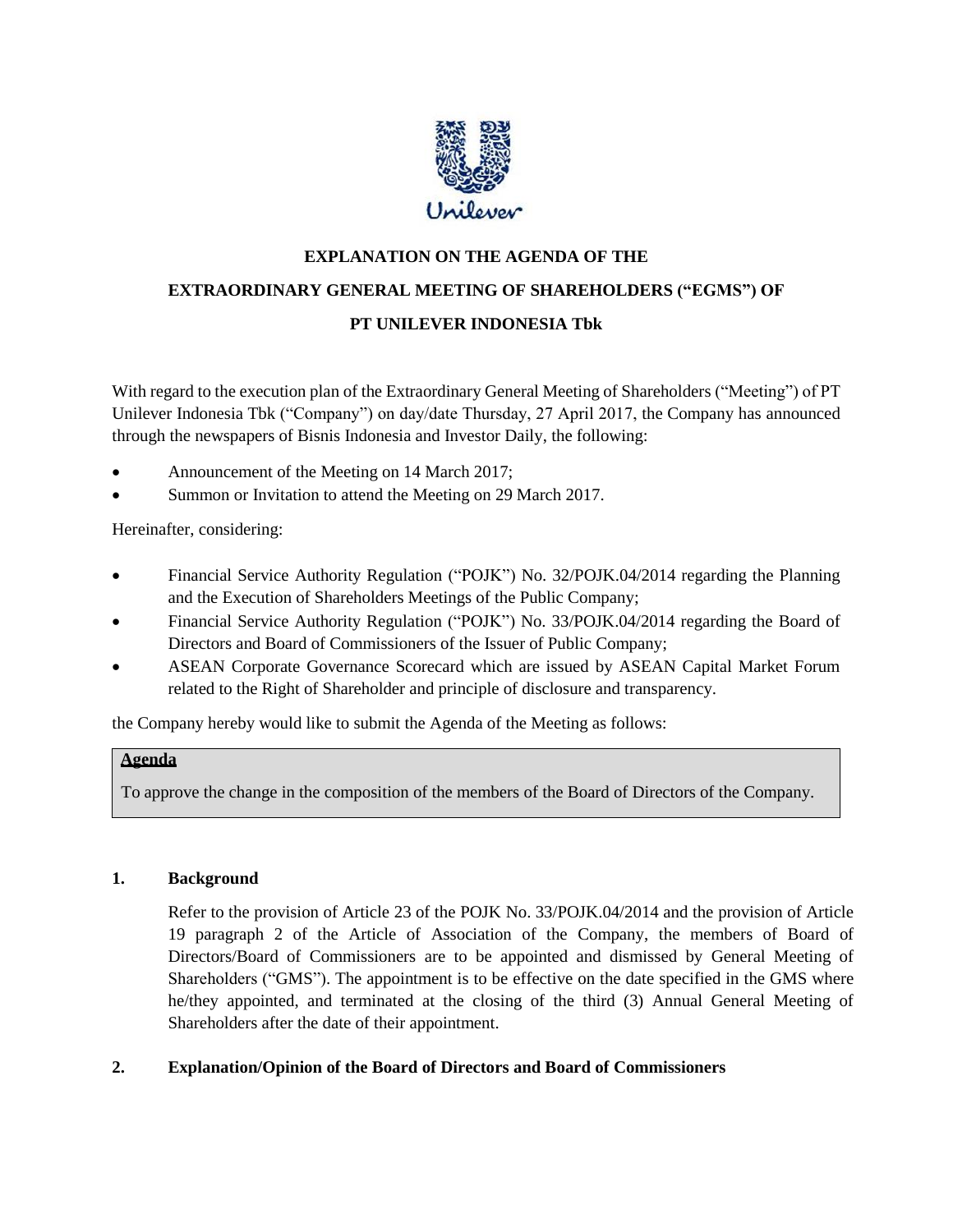By considering the following matters:

- Resignation of Mrs. Debora Herawati Sadrach from her position as the Director responsible for Refreshment Division of the Company, effective on the 1<sup>st</sup> of March 2017;
- The importance of the position of Director in charge for Refreshment Division of the Company;
- Memorandum of Recommendation from the Nomination and Remuneration Committee of the Company dated 25 January 2017 regarding the Proposed Appointment of Mr. Jochanan Senf as the Director.

With reference to the above matters, the Board of Commissioners:

Agree to accept the Memorandum of Recommendation dated 25 January 2017 from the Nomination and Remuneration Committee of the Company regarding the Proposed Appointment of Mr. Jochanan Senf as the Director.

Therefore, the Board of Commissioners will propose to the Meeting the appointment of Mr. Jochanan Senf as Director of the Company so that the composition of the Directors will be as follows:

- Hemant Bakshi as President Director;
- Tevilyan Yudhistira Rusli as Director;
- Enny Hartati as Director;
- Amparo Cheung Aswin as Director;
- Annemarieke deHaan as Director;
- Vikas Gupta as Director;
- Hernie Raharja as Director;
- Willy Saelan as Director
- Sancoyo Antarikso as Independent Director, and
- Jochanan Senf as Director

with the term up to the Annual General Meeting of Shareholder which will be held in 2017.

#### **3. Data/Supporting Material**

Profile/Biography of the Candidate Member of the Board of Director can be downloaded from Company's website and will be available in the Company's Head Office as of 29 March 2017 or to be provided along with the Summon/Invitation of the Meeting.

#### **Other Information:**

As an additional explanation and related data to all materials above mentioned, please refer to the data or documents which has provided on the following web page: